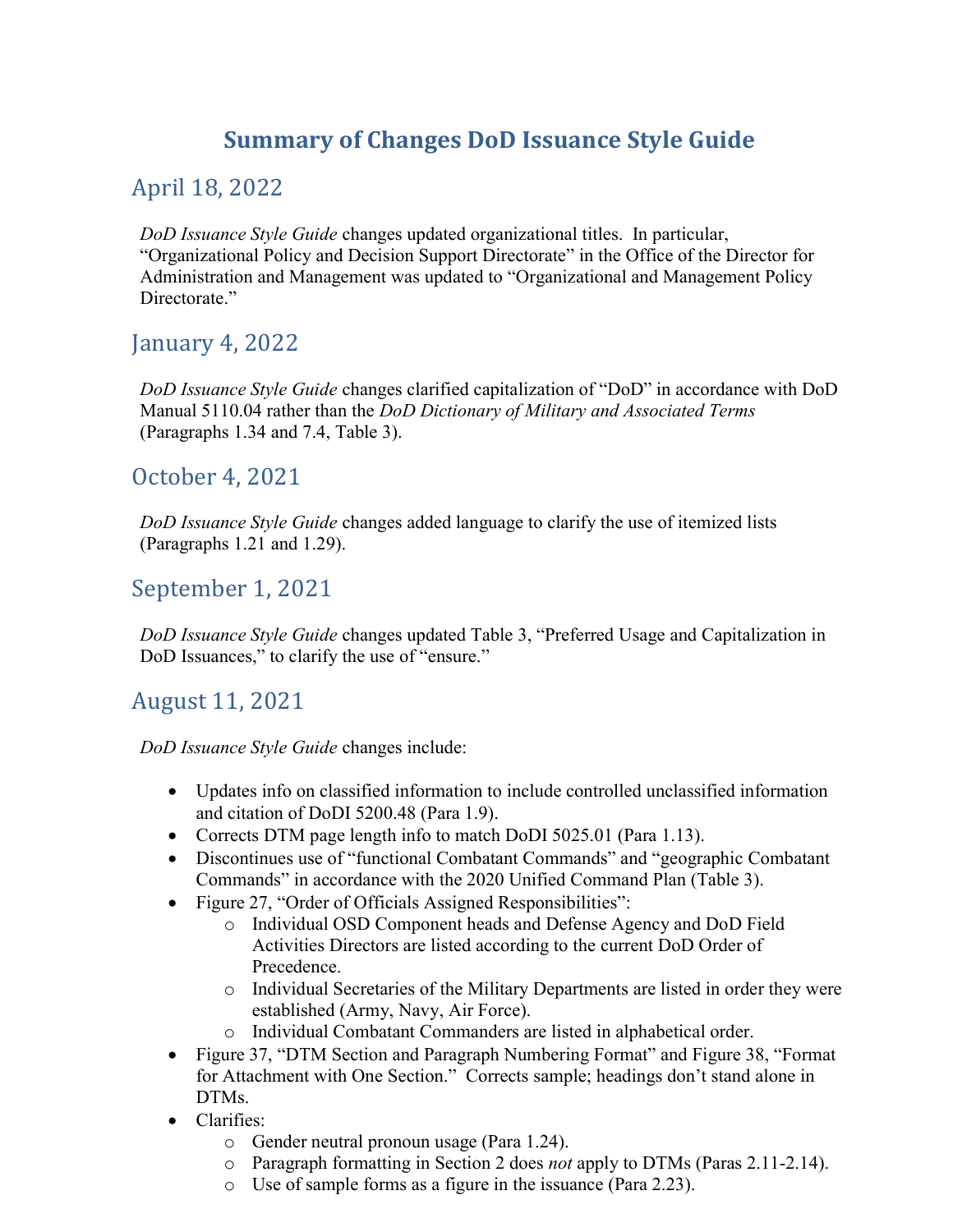- o Citations of authority versus guidance or policy (Para 4.4).
- o Notation that the issuance is superseding other material (Para 4.10).
- Corrects administrative errors (typos, table and figure references or placement).

#### June 8, 2021

DoD Issuance Style Guide, Addendum A changes include:

 Removal from DA&M authorities of Deputy Secretary of Defense Memorandum, "Disestablishment of the Chief Management Officer of the DoD and Realignment of Functions and Responsibilities," January 11, 2021. According to Organizational Policy and Decision Support, ODA&M, this memo should only be cited in the Summary of Changes paragraph when changing issuance references to the Chief Management Officer (CMO) to the Director of Administration and Management as part of an administrative or substantive change.

## June 2, 2021

DoD Issuance Style Guide changes include:

- Correction of minor typographical error.
- Clarification of use of contractions.

## May 13, 2021

DoD Issuance Style Guide, changes include:

 Added Paragraph 4.10 clarifying documentation of an issuance superseding material from another publication.

#### May 6, 2021

DoD Issuance Style Guide, Addendum A changes include:

• Removal of ASD(SO/LIC) issuance authority requirements due to the reissuance of DoD Directive 5111.10, "Assistant Secretary of Defense for Special Operations and Low-Intensity Conflict."

## April 12, 2021

DoD Issuance Style Guide changes include:

 Directive-type memorandum addressee list guidance updated per ODA&M Correspondence Management Branch requirements

DoD Issuance Style Guide, Addendum A changes include:

• DoD Directive 5105.53, "Director of Administration and Management (DA&M)," issuance authority requirements updated.